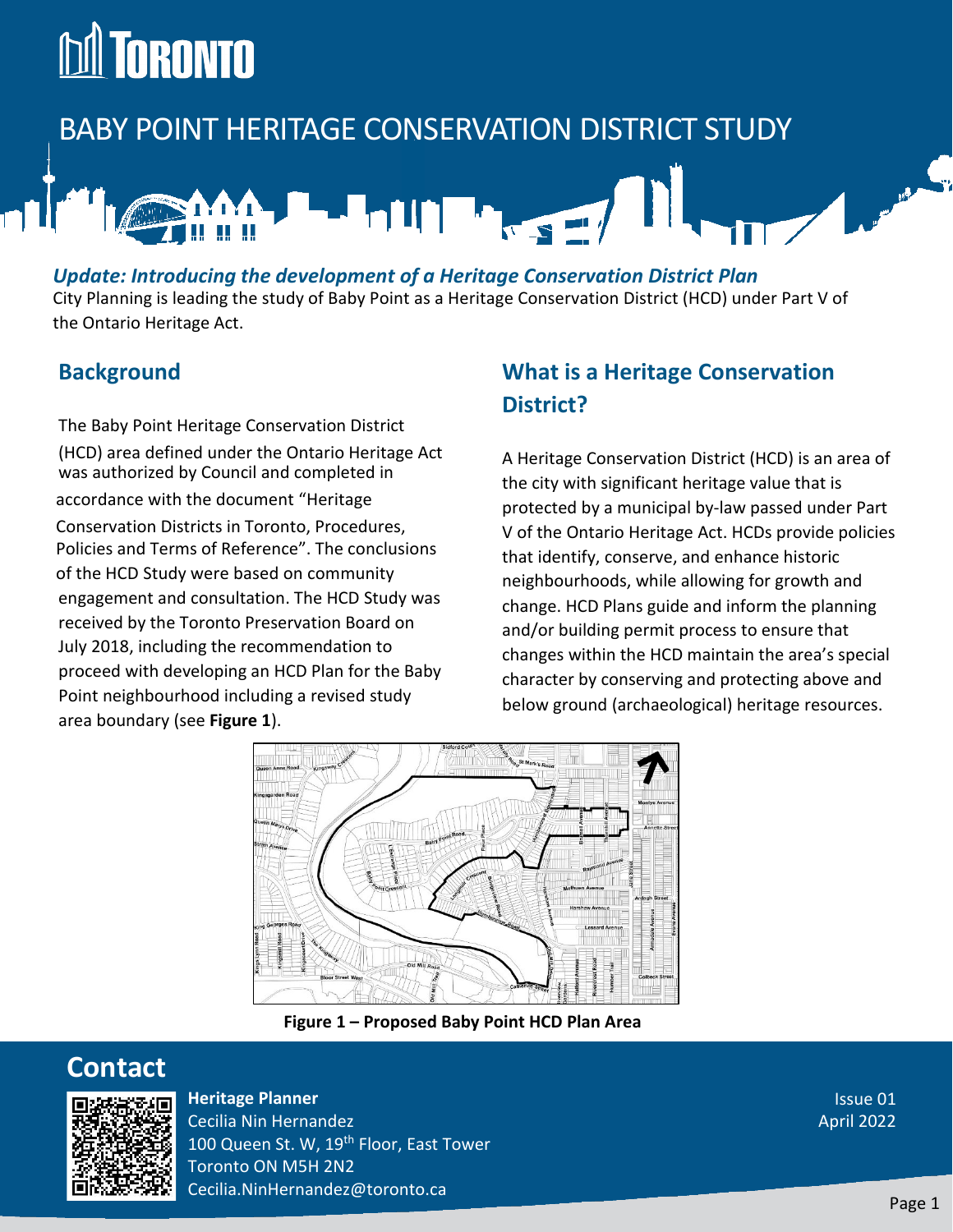#### **HCD Candidate**

The HCD study determined that Baby Point is a strong candidate for a Part V designation under the Ontario Heritage Act, possessing cultural heritage values across the district. The Baby Point neighbourhood demonstrates physical value, contextual value and social and community value relating to its historic and ongoing significance for Indigenous communities and as an authentic example of an early 20th-century garden suburb. It has maintained its original character with few visible modifications to the original Home Smith era houses and generally sympathetic alterations and additions. Today, Baby Point continues to exemplify garden suburb ideals with its curvilinear streets and houses designed in a range of period revival styles. The area has significance to Indigenous communities given its known history as a site used by their ancestors for millennia. Currently, City staff from Heritage Planning and a team of consultants lead by EVOQ, are preparing the HCD plan, required under the Ontario Heritage Act. The Baby Point HCD Plan will include objectives, policies and guidelines to manage change within the area in order to conserve the neighbourhood's cultural heritage value, including providing important protections for the Baby Point Archaeologically Sensitive Area (ASA).

#### **A Significant Indigenous Heritage**

Toronto is the traditional territory of many Indigenous Nations who continue to have deep ties to the natural environment, as well as archaeological resources left by their ancestors. Toronto is now home to many diverse First Nations, Inuit, and Métis peoples and is covered by several treaties.

The Baby Point area, located atop a promontory overlooking the Humber River, is of particular significance to Indigenous communities given its known history as a site used by their ancestors for millennia, including as a place of burial. The area is located at a critical point in the Toronto Carrying Place Trail, an ancient travel route that provided access to hunting grounds, connected Indigenous communities, and served as part of long-distance trade networks. Archaeological evidence suggests repeated use of the Baby Point area over at least the last 8,000 years.

The promontory is perhaps best known as the location of a well-documented, mid-to late seventeenth century Haudenosaunee village named Teiaiagon, which may represent one of the largest archaeological sites in the city of Toronto.

After the Haudenosaunee Confederacy left the region in the 1690s, the Mississaugas of the Credit First Nation settled in the Toronto area, continuing to use the Carrying Place Trail, the Humber River, and the promontory.

### **Archaeological Potential Related to Indigenous Heritage**

In recognition of the particular significance of Indigenous archaeological findings in Baby Point, and strong evidence to suggest that many archaeological resources may still remain under the surface, the Baby Point area has been designated an Archaeologically Sensitive Area (ASA) in the City of Toronto's Archaeological Management Plan.

As part of the HCD Study, properties within the ASA were evaluated and areas of archaeological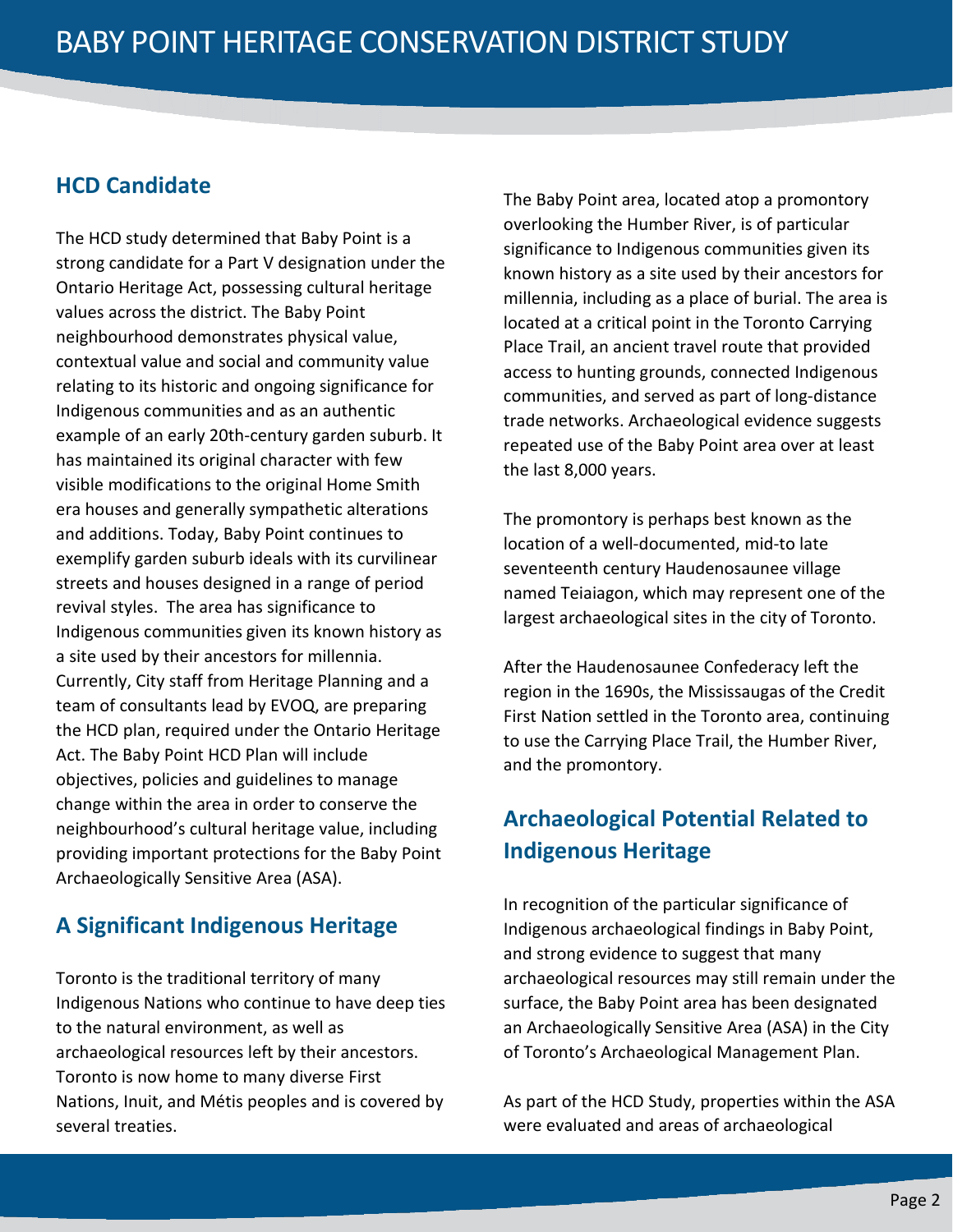potential were refined to determine the likelihood of encountering archaeological resources. The ASA represents an additional overlay within the HCD which applies to properties in the district and which indicates greater potential to impact archaeological resources as part of any soil disturbing activities.

## **Heritage of Home Smith and the Garden Suburb**

In addition to the area's natural landscape features and significance to Indigenous communities, Baby Point owes much of its present day physical character to Robert Home Smith, who between 1908 and 1911 acquired tracts of land along the Humber River with a vision of building residential suburbs situated in nature on the outskirts of the increasingly industrialized city. Home Smith was a proponent of the garden suburb movement, which sought to provide relief from the congestion of urban centres by constructing spacious new neighbourhoods in garden-like settings. Construction began in 1913 and continued into the 1930s. Today, Baby Point continues to exemplify garden suburb ideals with its curvilinear streets, houses designed in a range of period revival styles, including English Cottage/Tudor Revival style and the Colonial Revival style, large lots, the retention of the existing tree canopy, a valuation of private space and design restrictions intended to protect the neighbourhood's character.

Approximately 80% of homes in Baby Point originate from its early period, resulting in consistent and predominant characteristics such as roof types, building height, and materials.

#### **Developing the HCD Plan**

The HCD Plan will be developed based on the cultural heritage value of the neighbourhood and informed by community input and ongoing engagement with Indigenous communities. The Plan will contain policies, guidelines and procedures to ensure the cultural heritage values, character and integrity of the district are conserved in the long term, and that archaeological resources are protected. The HCD Plan will include clear objectives, policies and guidelines for cultural heritage conservation planning and procedures. The HCD will also identify the alterations or classes of alterations that are subject to deemed permits.

# **Types of Policies, Guidelines, and Procedures**

An HCD's policies, guidelines and procedures can affect archaeology (cultural heritage resources underground) and the exterior of a property, including but not limited to its landscape. These policies, guidelines, and procedures are tailor-made to suit the district's cultural heritage attributes identified to be conserved. See **Figure 2** for examples included.

Area-specific policies, guidelines and procedures for Baby Point will be developed informed by Indigenous Engagement, community workshops and presentations back to the community when draft policies are being finalized.

Opportunities will be provided throughout the plan phase for community input and feedback, and property owners will be consulted about potential policy impacts, especially as they relate to building permits and planning permissions.